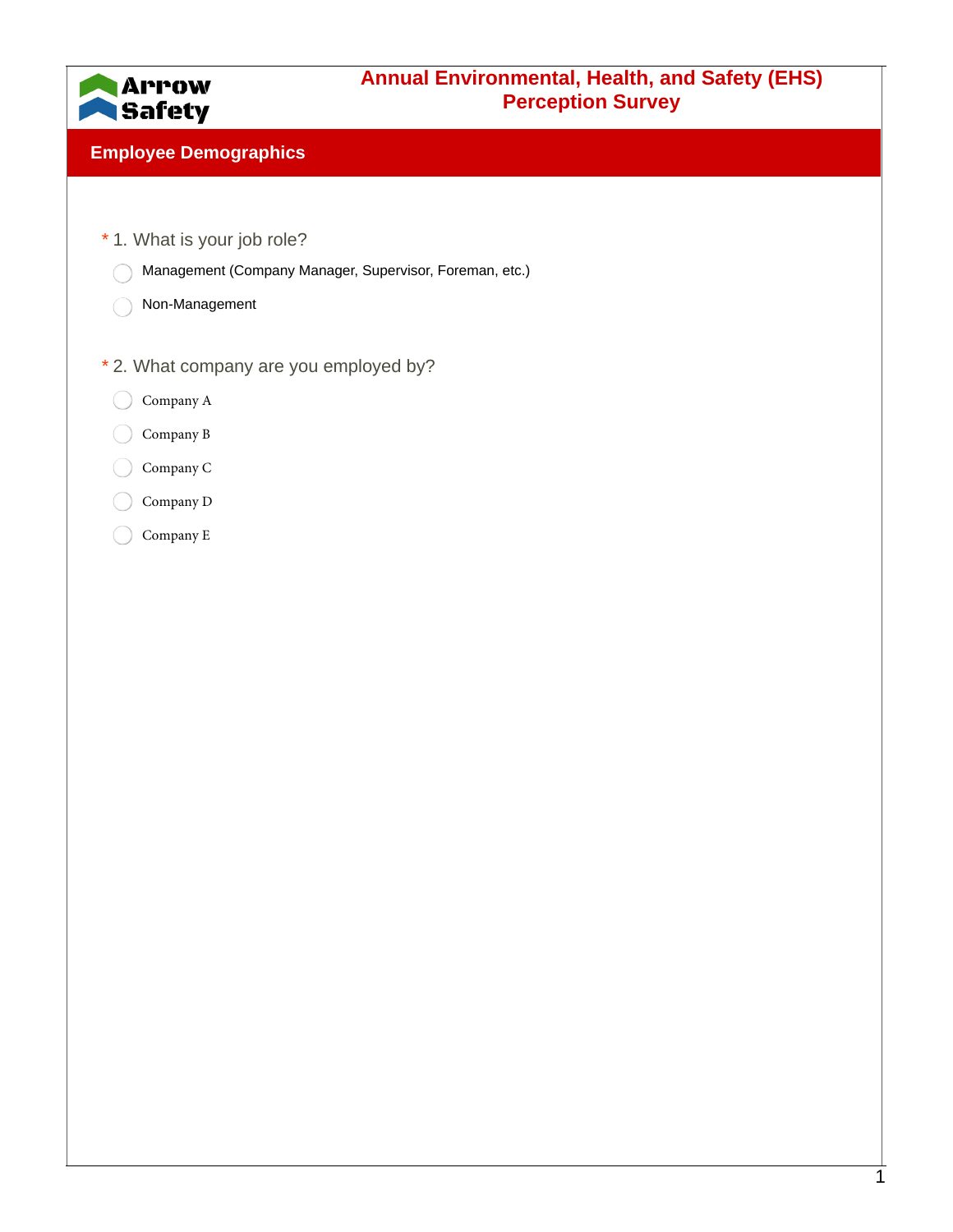

| * 3. If I make a mistake, it is often held against me.                                           |                   |  |  |
|--------------------------------------------------------------------------------------------------|-------------------|--|--|
| Strongly agree                                                                                   | Disagree          |  |  |
| Agree                                                                                            | Strongly disagree |  |  |
| Neither agree nor disagree                                                                       |                   |  |  |
|                                                                                                  |                   |  |  |
| *4. Employees at my company are able to bring up problems and tough issues.                      |                   |  |  |
| Strongly agree                                                                                   | Disagree          |  |  |
| Agree                                                                                            | Strongly disagree |  |  |
| Neither agree nor disagree                                                                       |                   |  |  |
|                                                                                                  |                   |  |  |
| *5. People at my company sometimes reject others for being different.                            |                   |  |  |
| Strongly agree                                                                                   | Disagree          |  |  |
| Agree                                                                                            | Strongly disagree |  |  |
| Neither agree nor disagree                                                                       |                   |  |  |
| * 6. It is difficult to ask other employees for help.                                            |                   |  |  |
| Strongly agree                                                                                   | Disagree          |  |  |
|                                                                                                  | Strongly disagree |  |  |
| Agree                                                                                            |                   |  |  |
| Neither agree nor disagree                                                                       |                   |  |  |
| *7. No one at my company would deliberately act in a way that undermines my efforts.             |                   |  |  |
| Strongly agree                                                                                   | Disagree          |  |  |
| Agree                                                                                            | Strongly disagree |  |  |
| Neither agree nor disagree                                                                       |                   |  |  |
|                                                                                                  |                   |  |  |
| *8. When working with my fellow employees, my unique skills and talents are valued and utilized. |                   |  |  |
| Strongly agree                                                                                   | Disagree          |  |  |
| Agree                                                                                            | Strongly disagree |  |  |
| Neither agree nor disagree                                                                       |                   |  |  |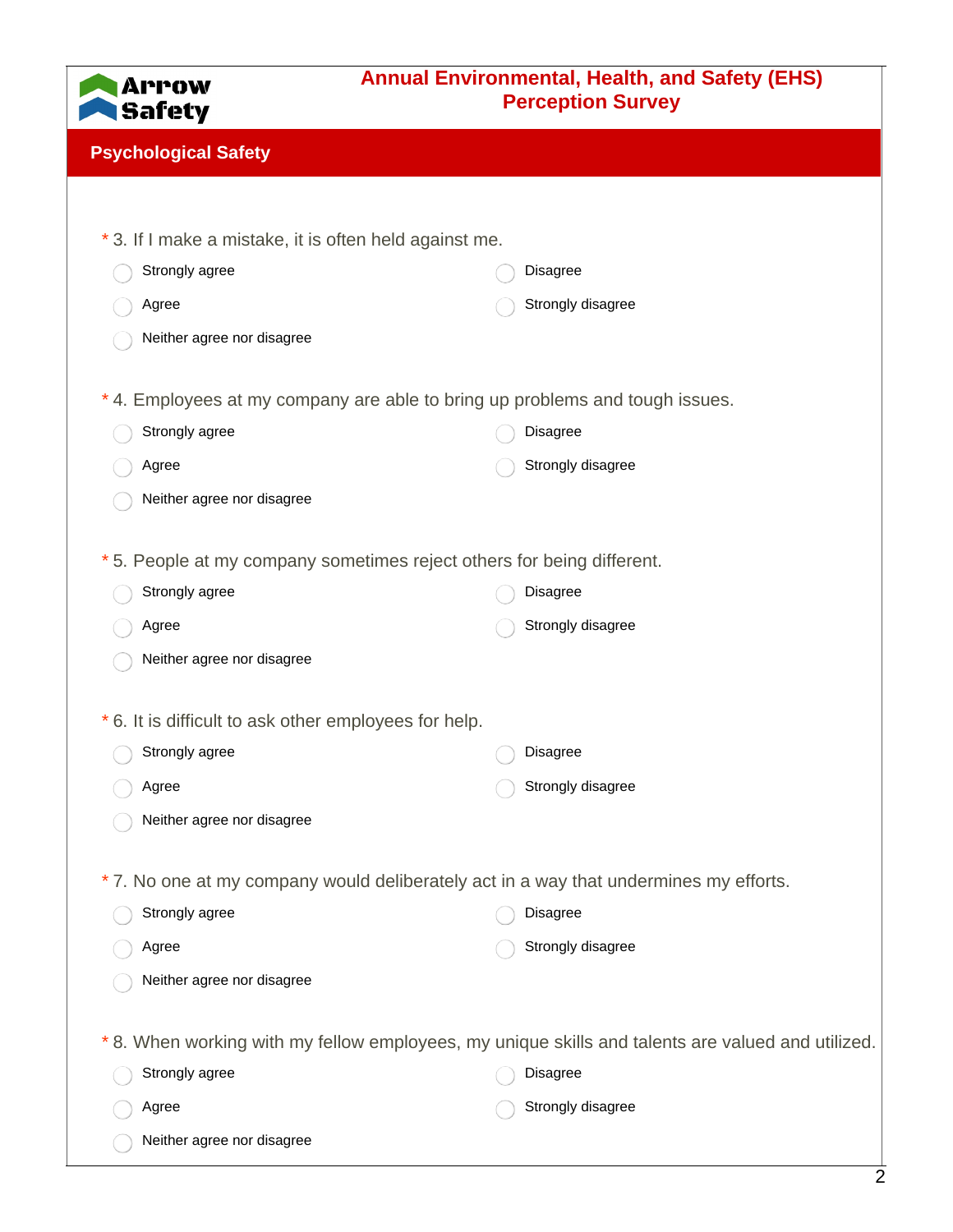| *9. I am not afraid to speak up when I have an idea for improving something.                                                                                                                                                                                                                                                |
|-----------------------------------------------------------------------------------------------------------------------------------------------------------------------------------------------------------------------------------------------------------------------------------------------------------------------------|
| Disagree                                                                                                                                                                                                                                                                                                                    |
| Strongly disagree                                                                                                                                                                                                                                                                                                           |
|                                                                                                                                                                                                                                                                                                                             |
|                                                                                                                                                                                                                                                                                                                             |
| * 10. I am not afraid to speak up with I feel something is ethically, morally, and/or legally wrong.                                                                                                                                                                                                                        |
| Disagree                                                                                                                                                                                                                                                                                                                    |
| Strongly disagree                                                                                                                                                                                                                                                                                                           |
|                                                                                                                                                                                                                                                                                                                             |
|                                                                                                                                                                                                                                                                                                                             |
| *11. It is easier to speak up with creative ideas than to speak up about errors.                                                                                                                                                                                                                                            |
| <b>Disagree</b>                                                                                                                                                                                                                                                                                                             |
| Strongly disagree                                                                                                                                                                                                                                                                                                           |
|                                                                                                                                                                                                                                                                                                                             |
| * 12. If you do not speak up in certain situations, why not? (check all that apply)<br>I don't want to look or feel "stupid"<br>I feel a sense of futility (in other words, "it won't matter<br>anyway; why bother?")<br>Fear of damaging a relationship<br>I don't feel comfortable speaking up unless I have solid<br>N/A |
|                                                                                                                                                                                                                                                                                                                             |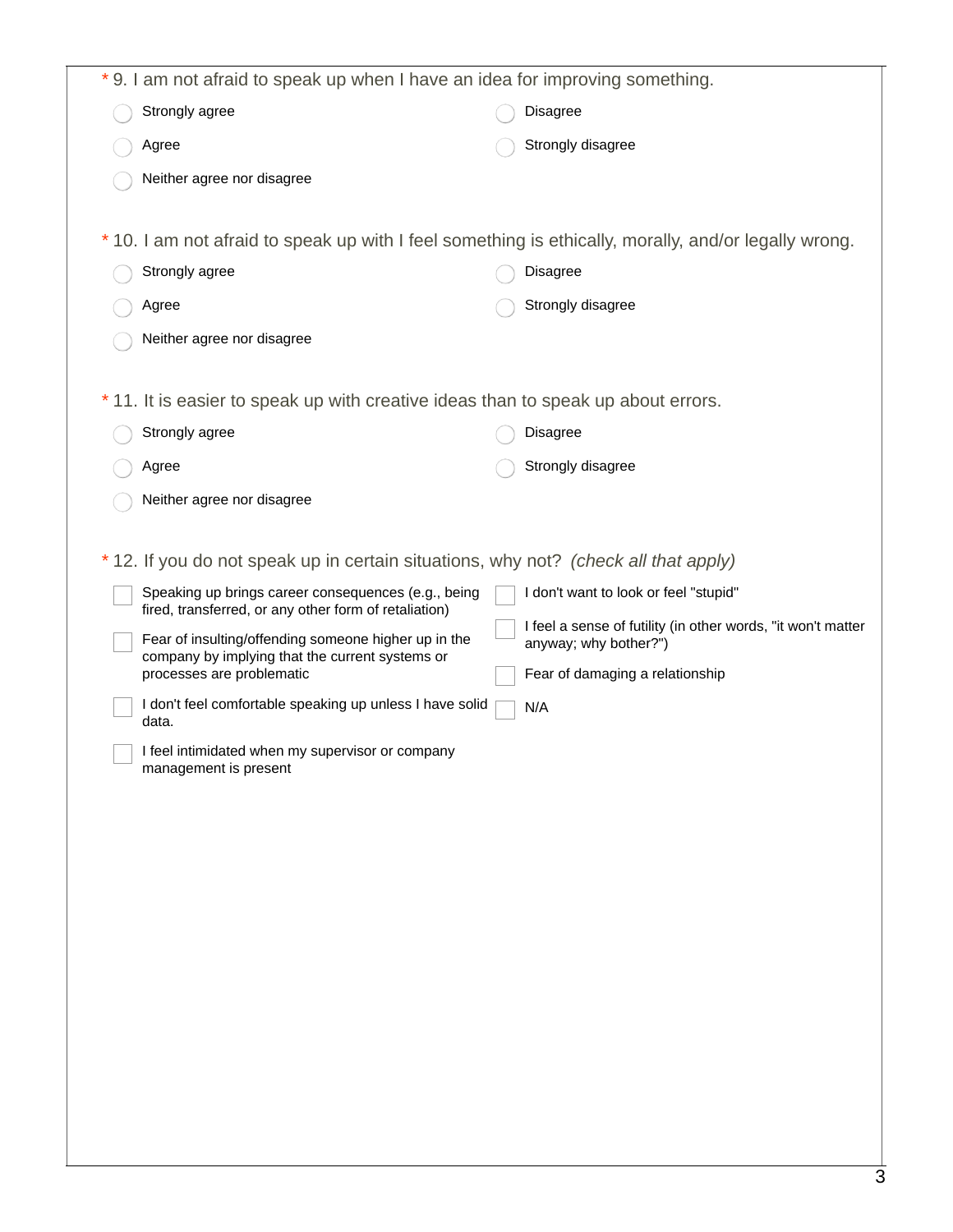

- \* 13. My immediate supervisor demonstrates their commitment to safety by leading by example.
	- Agree
	- Neither agree nor disagree
	- Disagree
- 14. If I bring up an EHS concern to company management, I feel that my concern is made a high \* priority.
	- Agree
	- Neither agree nor disagree
	- Disagree
- 15. When I bring up an EHS concern or suggestion to company management, they always keep \* me updated on the current status of it.
	- Agree
	- Neither agree nor disagree
	- Disagree
- \* 16. When I bring up an EHS concern or suggestion to company management, it is usually addressed in a timely manner.
	- Strongly Agree Agree Disagree Strongly disagree
	- Neither agree nor disagree
- \* 17. On average, how often do you interact (via face-to-face conversation, phone call, text, email, etc.) with your company's EHS Dept.?

| Every day           | Once a month                                        |
|---------------------|-----------------------------------------------------|
| A few times a week  | Less than once a month                              |
| About once a week   | I have never interacted with my company's EHS Dept. |
| A few times a month |                                                     |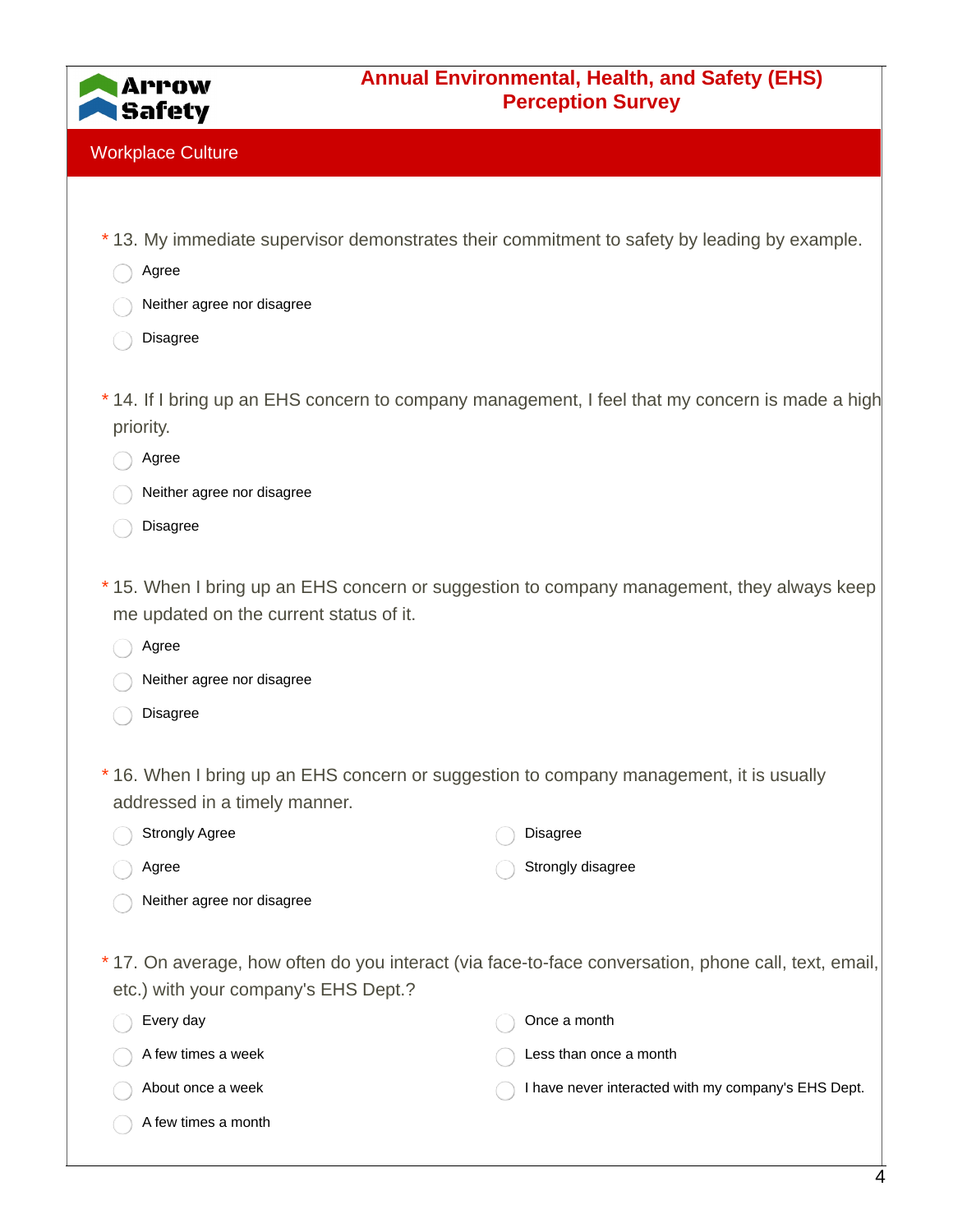| * 18. Overall, how do you view your company's EHS Dept. in regards to having the appropriate |                                                                                                   |  |  |
|----------------------------------------------------------------------------------------------|---------------------------------------------------------------------------------------------------|--|--|
| knowledge, technical skills, and experience to do their job properly?                        |                                                                                                   |  |  |
| Far above average                                                                            | Below average                                                                                     |  |  |
| Above average                                                                                | Far below average                                                                                 |  |  |
| Average                                                                                      |                                                                                                   |  |  |
|                                                                                              |                                                                                                   |  |  |
| coworkers to speak up and say something to me.                                               | *19. If I was committing an unsafe act that could result in me becoming injured/ill, I expect my  |  |  |
| Agree                                                                                        |                                                                                                   |  |  |
| Neither agree not disagree                                                                   |                                                                                                   |  |  |
| Disagree                                                                                     |                                                                                                   |  |  |
|                                                                                              |                                                                                                   |  |  |
|                                                                                              | * 20. I will openly listen to suggestions on how to remain safe at work, even if it's coming from |  |  |
| someone I don't like or work well with.                                                      |                                                                                                   |  |  |
| Agree                                                                                        |                                                                                                   |  |  |
| Neither agree nor disagree                                                                   |                                                                                                   |  |  |
| <b>Disagree</b>                                                                              |                                                                                                   |  |  |
|                                                                                              |                                                                                                   |  |  |
|                                                                                              |                                                                                                   |  |  |
|                                                                                              |                                                                                                   |  |  |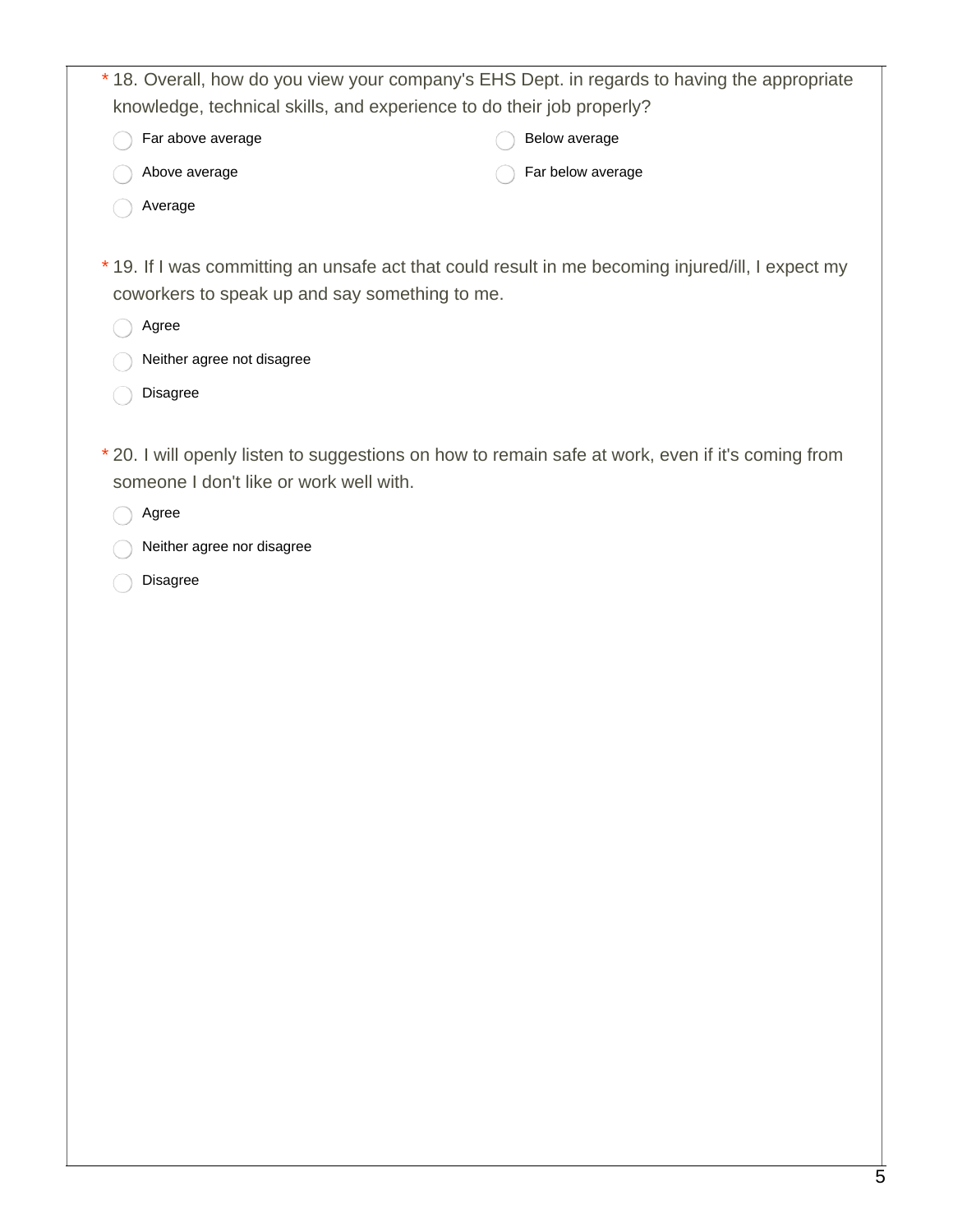

| $\sim$ - - - - $\sim$ - $\prime$<br><b>Policies, Procedures, &amp; Safety Committees</b> |                                                   |  |  |
|------------------------------------------------------------------------------------------|---------------------------------------------------|--|--|
|                                                                                          |                                                   |  |  |
| * 21. Does your company have a Safety Committee?                                         |                                                   |  |  |
| Yes                                                                                      |                                                   |  |  |
| No                                                                                       |                                                   |  |  |
| Unsure/Don't Know                                                                        |                                                   |  |  |
| * 22. My company's Safety Committee helps make my workplace safer.                       |                                                   |  |  |
| Agree                                                                                    | My company does not have a Safety Committee       |  |  |
| Neither agree nor disagree                                                               | I'm not sure if my company has a Safety Committee |  |  |
| Disagree                                                                                 |                                                   |  |  |
| * 23. I am made aware of my company's Safety Committee activities.                       |                                                   |  |  |
| Agree                                                                                    | My company does not have a Safety Committee       |  |  |
| Neither agree nor disagree                                                               | I'm not sure if my company has a Safety Committee |  |  |
| Disagree                                                                                 |                                                   |  |  |
| * 24. My company's EHS policies are effective at providing a safe workplace.             |                                                   |  |  |
| Agree                                                                                    |                                                   |  |  |
| Neither agree nor disagree                                                               |                                                   |  |  |
| Disagree                                                                                 |                                                   |  |  |
| * 25. EHS-related decisions at my company are made by qualified people.                  |                                                   |  |  |
| Agree                                                                                    |                                                   |  |  |
| Neither agree nor disagree                                                               |                                                   |  |  |
| Disagree                                                                                 |                                                   |  |  |
| * 26. My company's EHS programs address the risks I encounter on a day-to-day basis.     |                                                   |  |  |
| Agree                                                                                    |                                                   |  |  |
| Neither agree nor disagree                                                               |                                                   |  |  |
| Disagree                                                                                 |                                                   |  |  |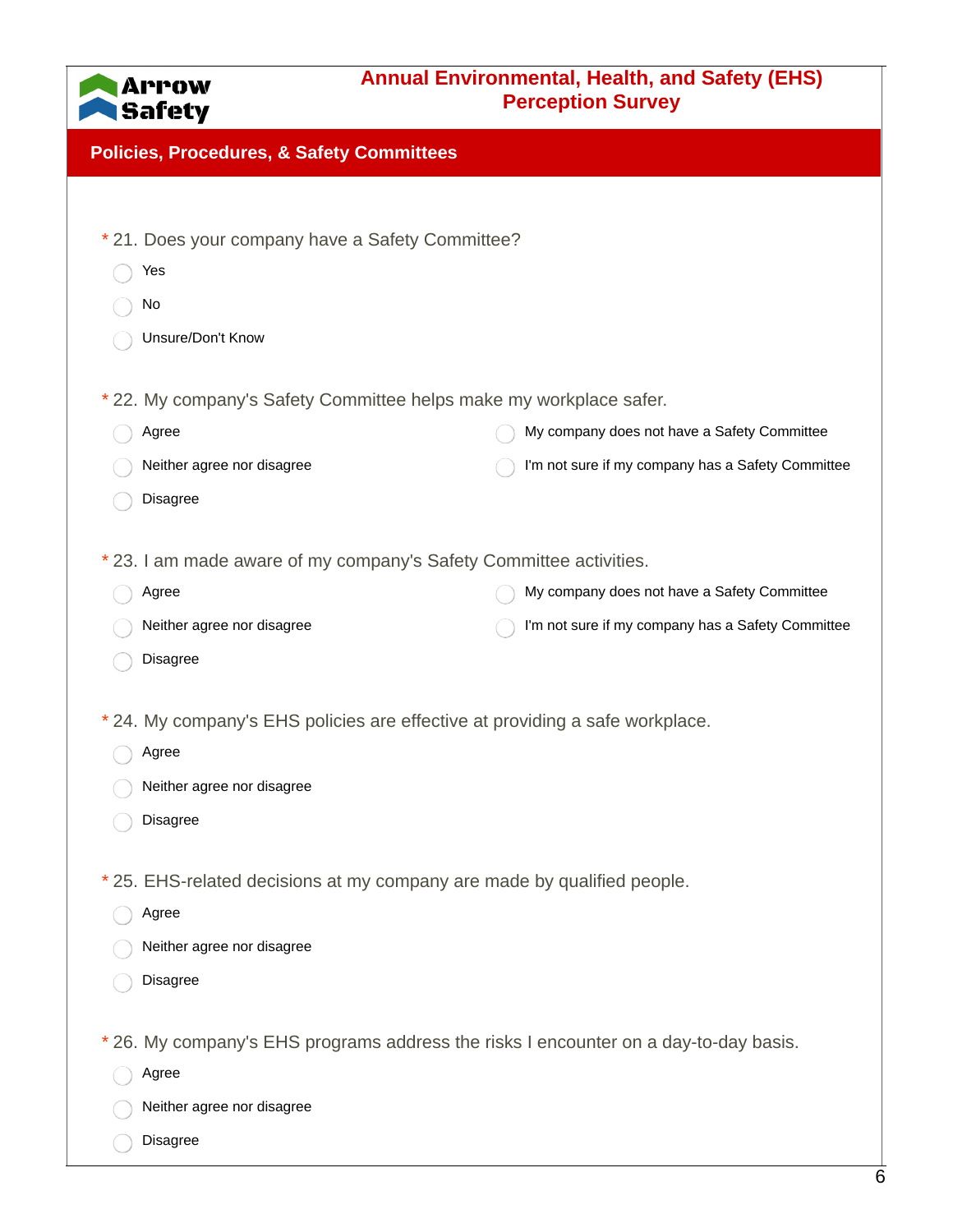\* 27. I know how to access my company's EHS policies and procedures.

Agree  $\bigcap$ 

Neither agree nor disagree

Disagree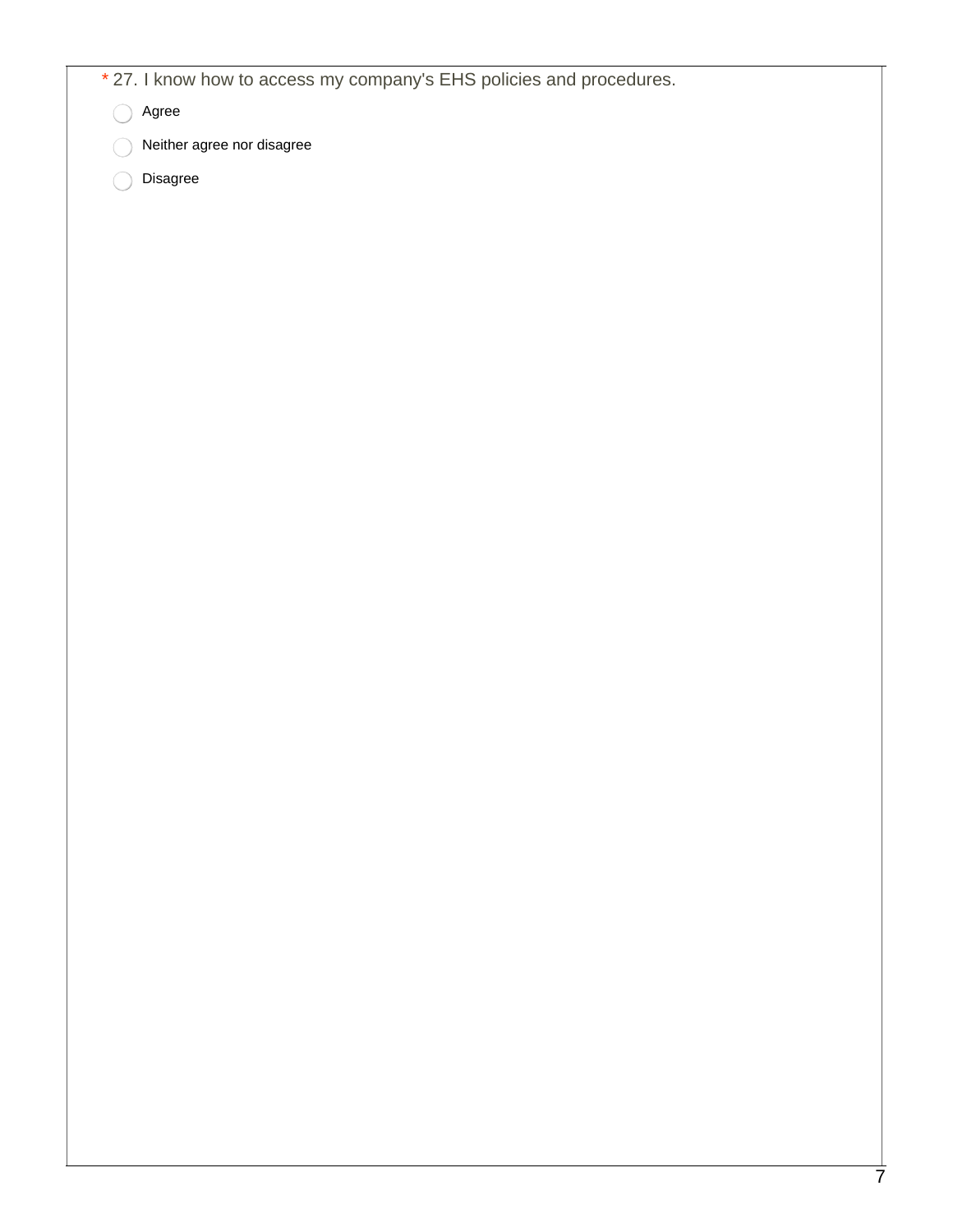

#### **Training, Competency, and Knowledge**

- \* 28. Upon hire, did you complete a New Hire Safety Orientation?
	- Yes
	- No
- \* 29. If you completed a New Hire Safety Orientation, how would you rate the quality of it?
	- High quality
	- Neither high nor low quality
	- Low quality
	- N/A
- \* 30. If you completed a New Hire Safety Orientation, how would you rate the length of it?
	- Too short
	- About the right length
	- Too long

2-4 hours

- N/A
- \* 31. If you completed a New Hire Safety Orientation, how long did it take you to complete?

| $\bigcap$ <1 hour   | $\bigcirc$ >4 hours |
|---------------------|---------------------|
| $\bigcap$ 1-2 hours | $\bigcap$ N/A       |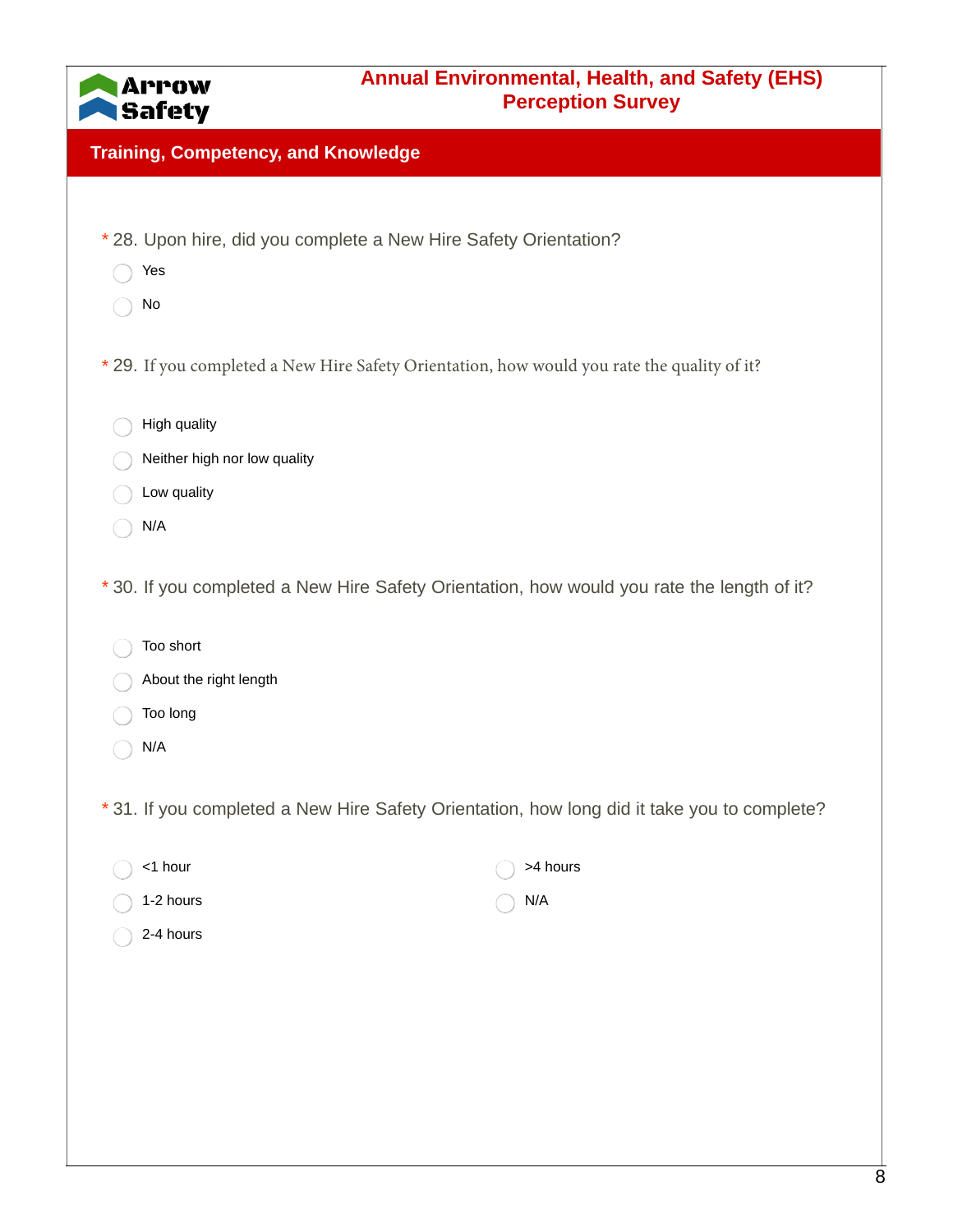| *32. If you completed a New Hire Safety Orientation since 2018, how would you rate the                      |  |
|-------------------------------------------------------------------------------------------------------------|--|
| difficulty?                                                                                                 |  |
| Easy                                                                                                        |  |
| Average                                                                                                     |  |
| Difficult                                                                                                   |  |
| N/A                                                                                                         |  |
|                                                                                                             |  |
| *33. Upon starting with the company, I was properly trained before being assigned to a job/task.            |  |
| Agree                                                                                                       |  |
| Neither agree nor disagree                                                                                  |  |
| Disagree                                                                                                    |  |
|                                                                                                             |  |
| *34. How often do you participate in documented company safety training (excluding toolbox                  |  |
| talks)?                                                                                                     |  |
| Daily                                                                                                       |  |
| Weekly                                                                                                      |  |
| Monthly                                                                                                     |  |
| Quarterly                                                                                                   |  |
| Annually                                                                                                    |  |
| Other (please specify)                                                                                      |  |
|                                                                                                             |  |
|                                                                                                             |  |
| *35. How many EHS-related trainings (excluding toolbox talks) did you complete in 2019?                     |  |
| $\mathsf{O}\xspace$<br>$11 - 15$                                                                            |  |
| 16-20<br>$1-5$                                                                                              |  |
| Over 20<br>$6 - 10$                                                                                         |  |
| *36. My company's EHS Dept. makes safety information and training opportunities readily<br>available to me. |  |
| Agree                                                                                                       |  |
| Neither agree nor disagree                                                                                  |  |
| Disagree                                                                                                    |  |
|                                                                                                             |  |
|                                                                                                             |  |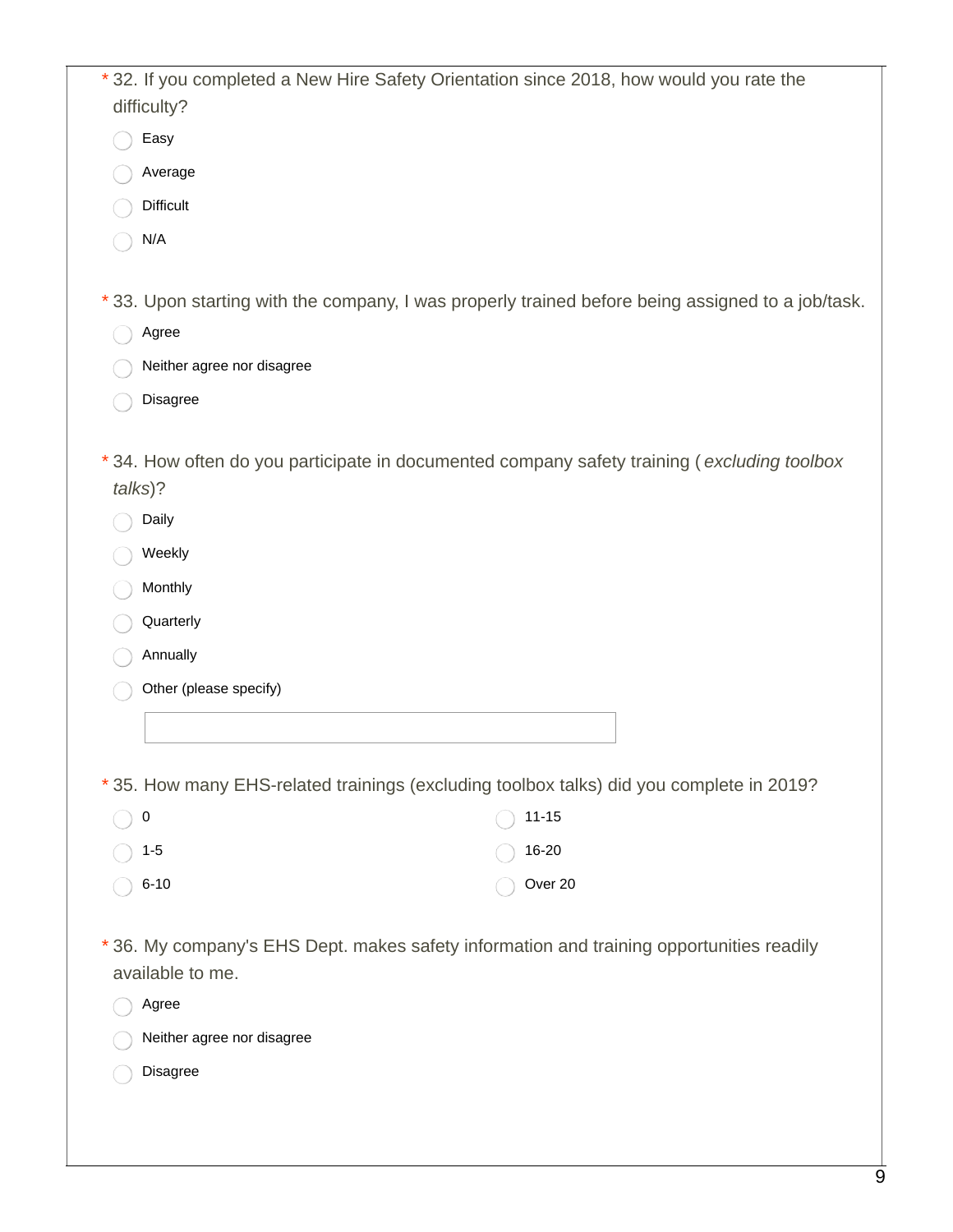|                 | *37. The safety training I have received addresses the risks I face in my workplace                                                   |
|-----------------|---------------------------------------------------------------------------------------------------------------------------------------|
| Agree           |                                                                                                                                       |
|                 | Neither agree nor disagree                                                                                                            |
| Disagree        |                                                                                                                                       |
|                 |                                                                                                                                       |
|                 | *38. I feel that the provided company safety training has helped me perform my job safely.                                            |
| Agree           |                                                                                                                                       |
|                 | Neither agree nor disagree                                                                                                            |
| Disagree        |                                                                                                                                       |
|                 | *39. My coworkers have the qualifications, skill, and knowledge to perform their jobs safely.                                         |
| Agree           |                                                                                                                                       |
|                 | Neither agree nor disagree                                                                                                            |
| Disagree        |                                                                                                                                       |
| have completed? | * 40. Overall, how would you rate the quality and effectiveness of the company safety training you                                    |
| Excellent       |                                                                                                                                       |
| Good            |                                                                                                                                       |
| Fair            |                                                                                                                                       |
| Poor            |                                                                                                                                       |
|                 | *41. Overall, how satisfied are you with your company's training program?                                                             |
| Very satisfied  |                                                                                                                                       |
| Satisfied       |                                                                                                                                       |
|                 | Neither satisfied nor dissatisfied                                                                                                    |
| Dissatisfied    |                                                                                                                                       |
|                 | Very dissatisfied                                                                                                                     |
|                 | *42. What additional training topics would you like to see covered in the upcoming year?<br>(If you do not have an answer, put "N/A") |
|                 |                                                                                                                                       |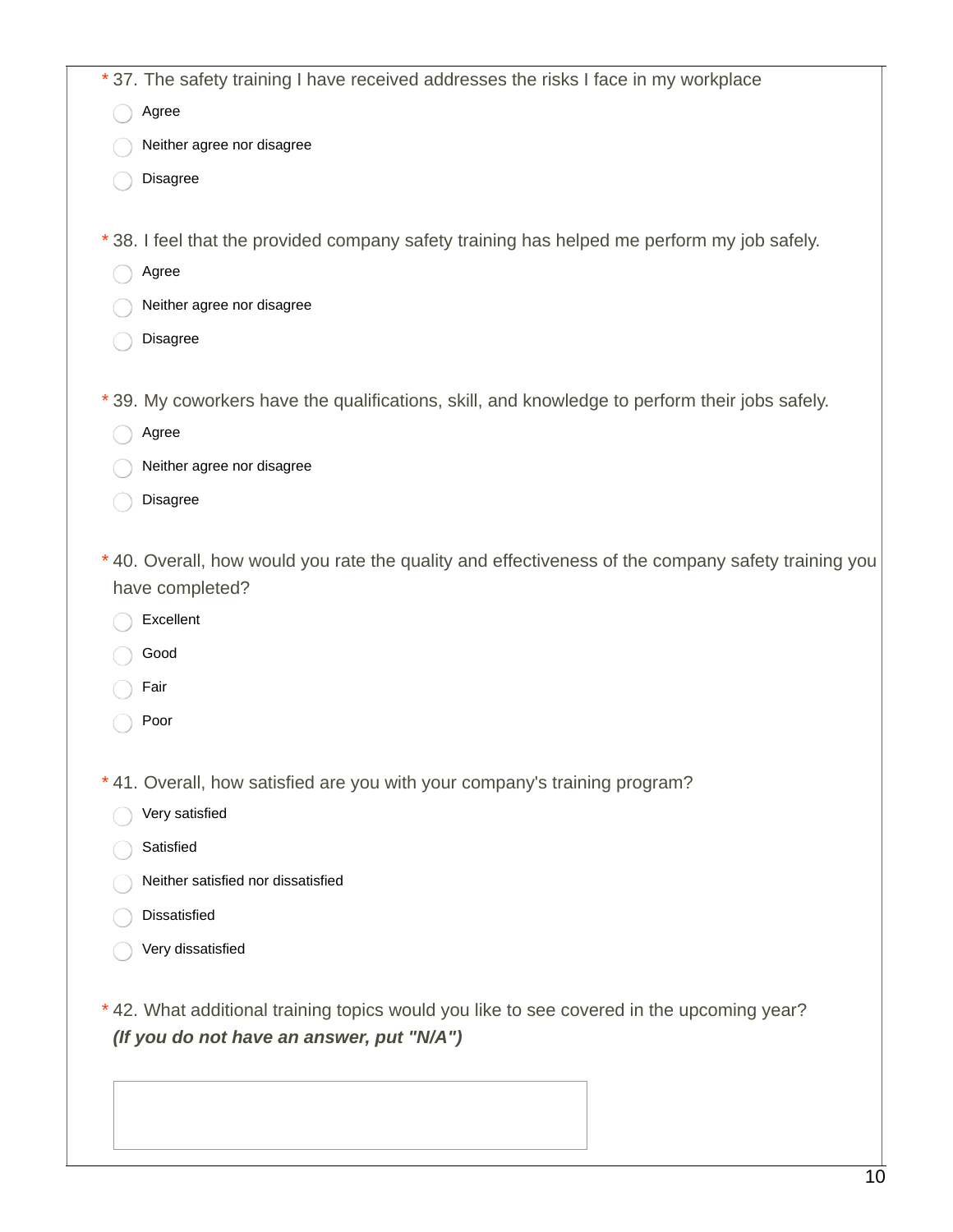43. How can we improve our company's EHS training? \* *(If you do not have an answer, put "N/A")*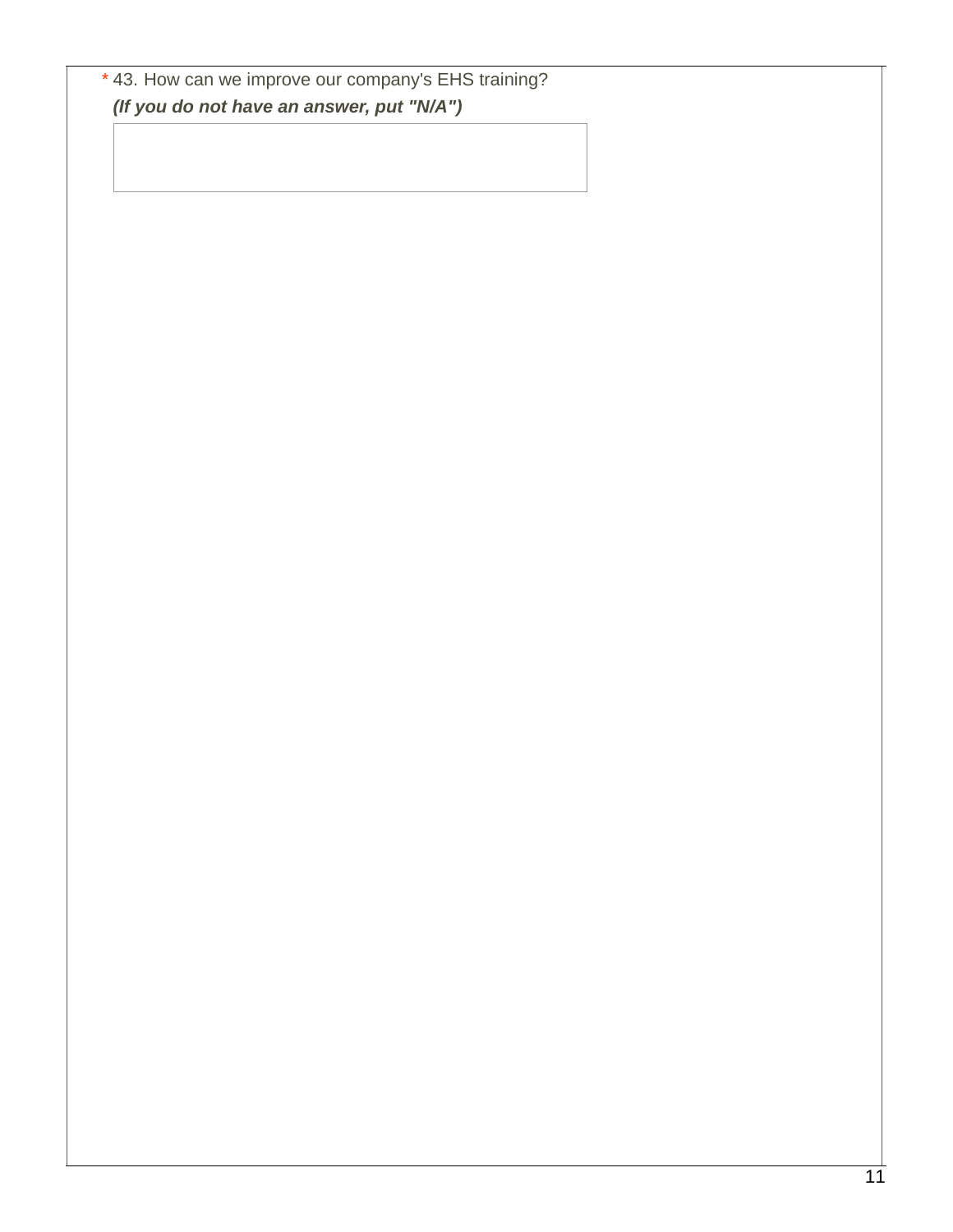

#### **Planning & Implementation**

- 44. My company takes environmental, health, and safety-related concerns into \* consideration when planning activities or projects.
	- Agree
	- Neither agree nor disagree ◠
	- ⌒ Disagree
- \* 45. My company has the personal protective equipment (PPE) I need to do my job safely.
	- Agree
	- Neither agree nor disagree
	- Disagree
- \* 46. My company uses job safety analyses (JSAs) on all jobs.
	- True
	- False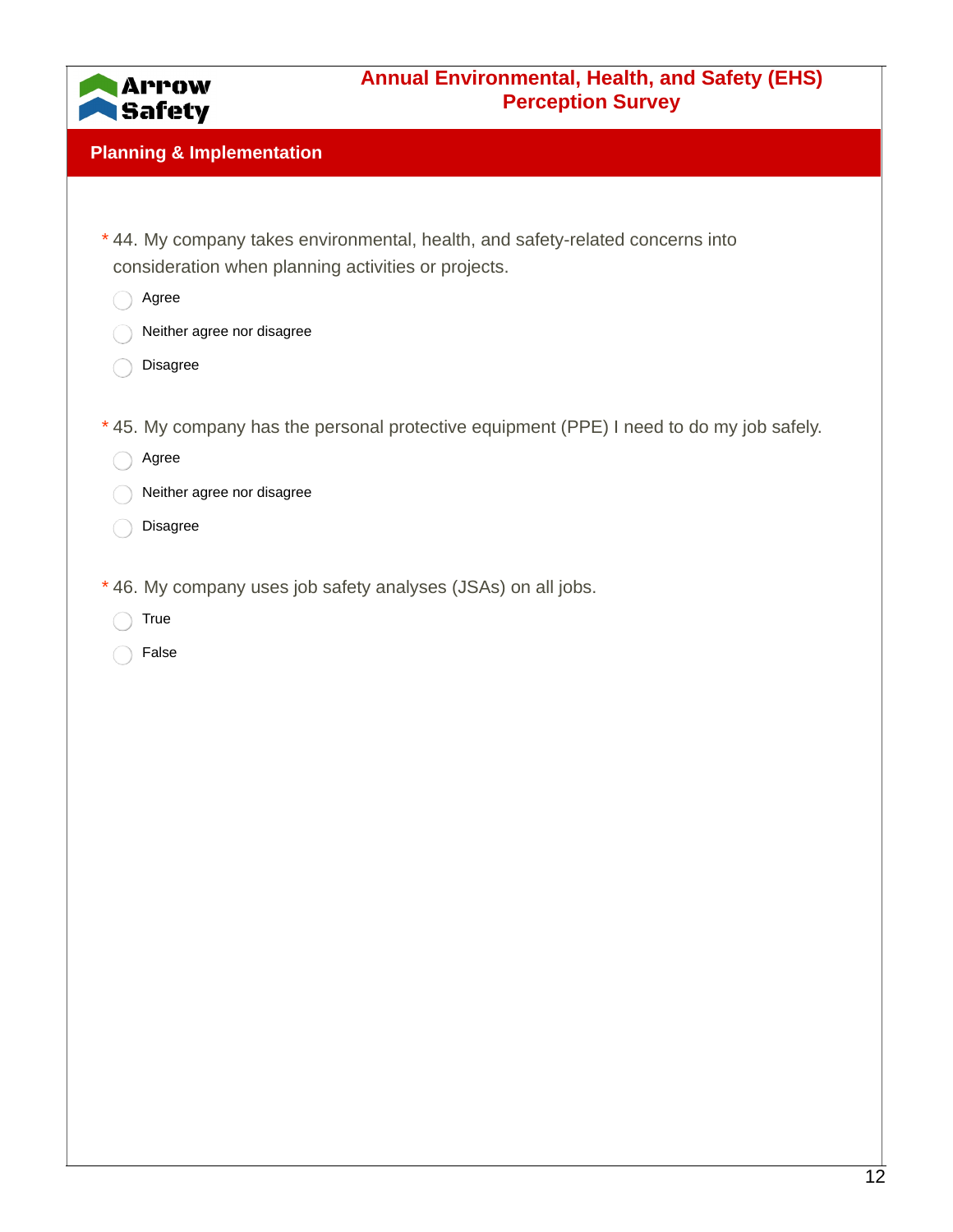

#### **Management Support**

- \* 47. In general, my company's Managers/Supervisors/Foremen care about my safety.
	- Agree
	- Neither agree nor disagree
	- Disagree
- \* 48. My immediate supervisor cares about my safety.
	- Agree  $\bigcap$
	- Neither agree nor disagree
	- Disagree
- 49. In general, my company's Managers/Supervisors/Foremen follow EHS policies and \* procedures.
	- Agree
	- Neither agree nor disagree
	- Disagree
- \* 50. My immediate supervisor follows EHS policies and procedures.
	- Agree
	- Neither agree nor disagree
	- Disagree
- 51. In general, my company's Managers/Supervisors/Foremen apply the same safety rules to \* everyone.
	- Agree
	- Neither agree nor disagree
	- Disagree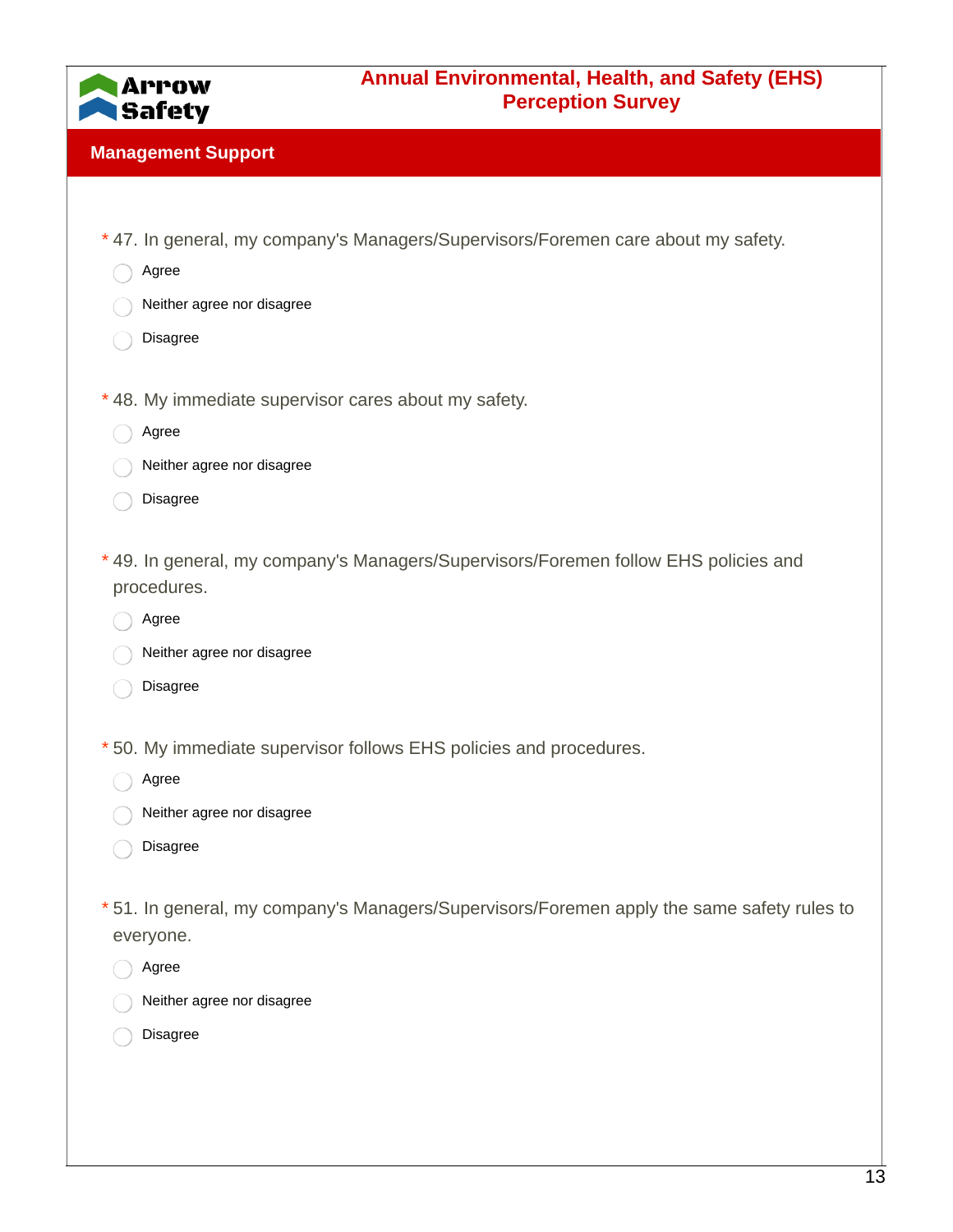| *52. My immediate supervisor applies the same safety rules to everyone.                                          |
|------------------------------------------------------------------------------------------------------------------|
| Agree                                                                                                            |
| Neither agree nor disagree                                                                                       |
| Disagree                                                                                                         |
|                                                                                                                  |
| *53. How much attention do company Managers/Supervisors/Foremen pay to safety issues?                            |
| Too much                                                                                                         |
| About right                                                                                                      |
| Too little                                                                                                       |
|                                                                                                                  |
| *54. How much attention does your immediate supervisor pay to safety issues?                                     |
| Too much                                                                                                         |
| About right                                                                                                      |
| Too little                                                                                                       |
| *55. In general, how much do you trust your company's Managers/Supervisors/Foremen to make<br>ethical decisions? |
| A great deal                                                                                                     |
| A lot                                                                                                            |
| A moderate amount                                                                                                |
| A little                                                                                                         |
| None at all                                                                                                      |
|                                                                                                                  |
| *56. How much do you trust your immediate supervisor to make ethical decisions?                                  |
| A great deal                                                                                                     |
| A lot                                                                                                            |
| A moderate amount                                                                                                |
| A little                                                                                                         |
| None at all                                                                                                      |
|                                                                                                                  |
|                                                                                                                  |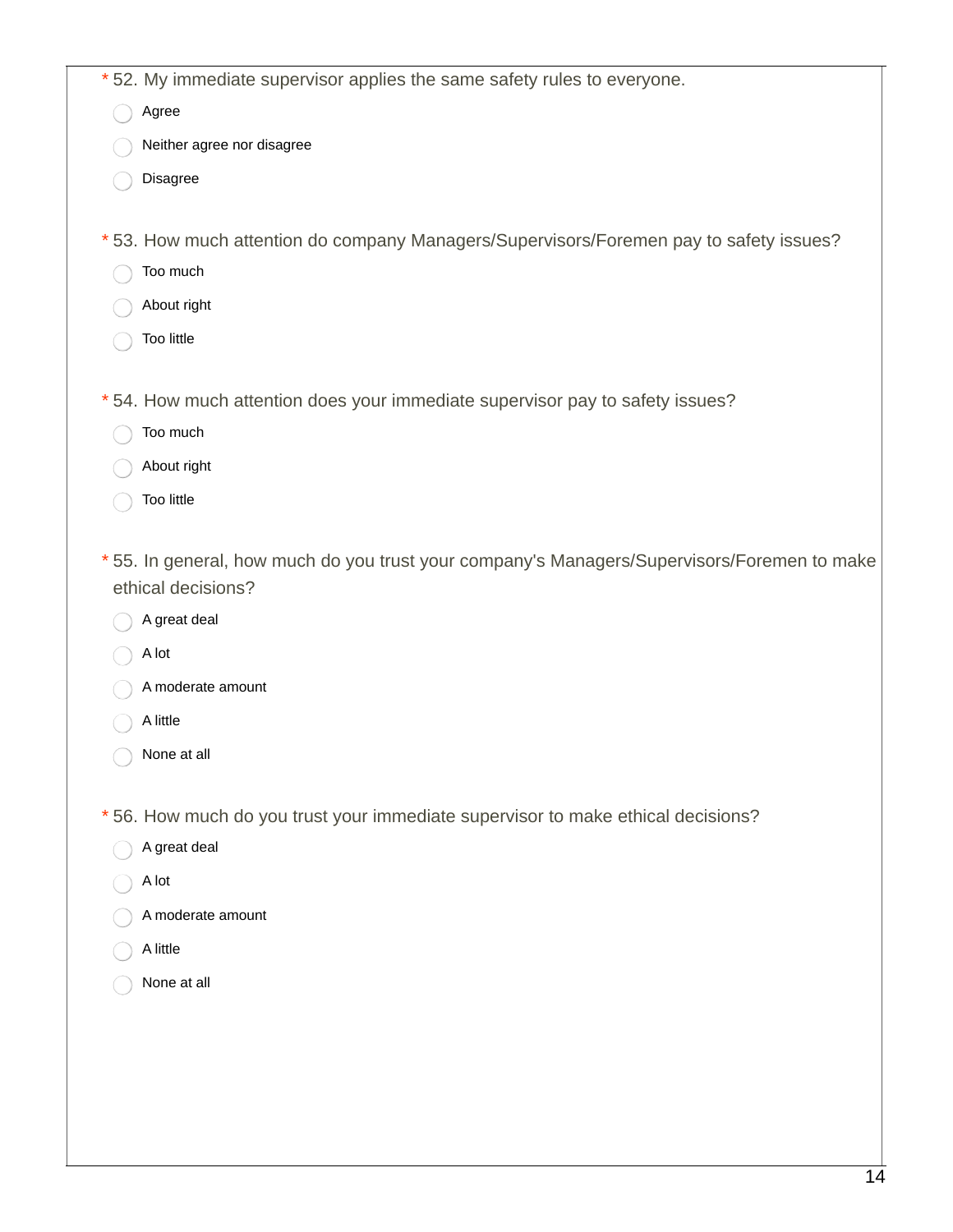

#### **Manager and Supervisor Communication**

- \* 57. I am encouraged to participate in workplace safety programs.
	- Agree
	- Neither agree nor disagree
	- Disagree
- \* 58. Best practices and lessons learned are shared across departments in my company.
	- ∩ Agree
	- Neither agree nor disagree
	- Disagree
- \* 59. Company Managers/Supervisors/Foremen communicate with workers on safety issues.
	- Agree
	- Neither agree nor disagree
	- Disagree
- \* 60. My immediate supervisor encourages me to work safely.
	- Agree
	- Neither agree nor disagree
	- Disagree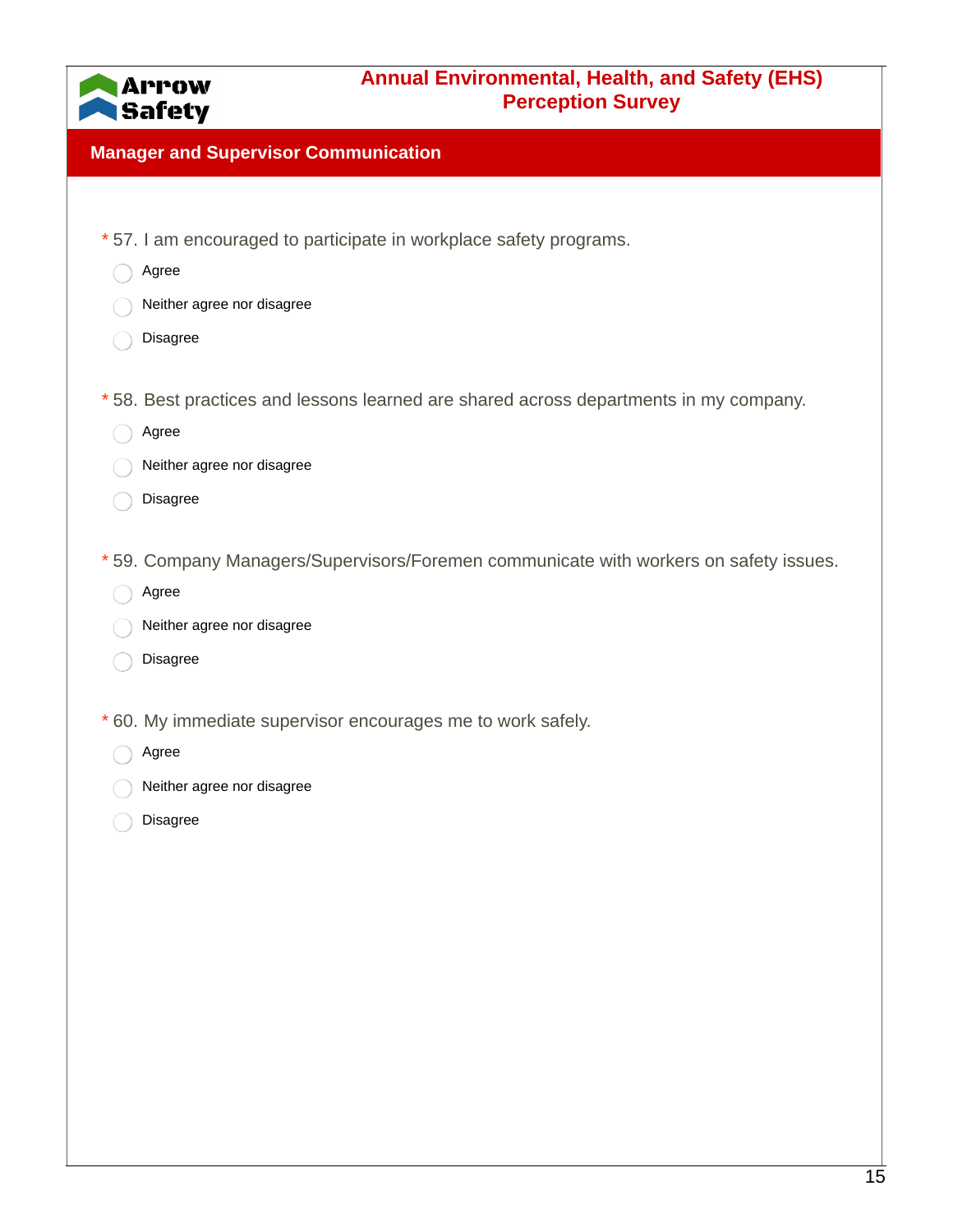

#### **Employee to Management Communication**

- \* 61. Employees are encouraged to share new ideas on accomplishing their work more safely.
	- Agree
	- Neither agree nor disagree
	- Disagree
- \* 62. Employees are included in EHS-related decisions that directly affect their work.
	- Agree ◯
	- Neither agree nor disagree
	- Disagree
- \* 63. Employee suggestions contribute to making my workplace safer.
	- Agree
	- Neither agree nor disagree
	- Disagree
- \* 64. My immediate supervisor consistently explains my EHS concerns to company management.
	- Agree
	- Neither agree nor disagree
	- Disagree
- \* 65. My immediate supervisor seeks my input on EHS-related topics.
	- Agree
	- Neither agree nor disagree
	- Disagree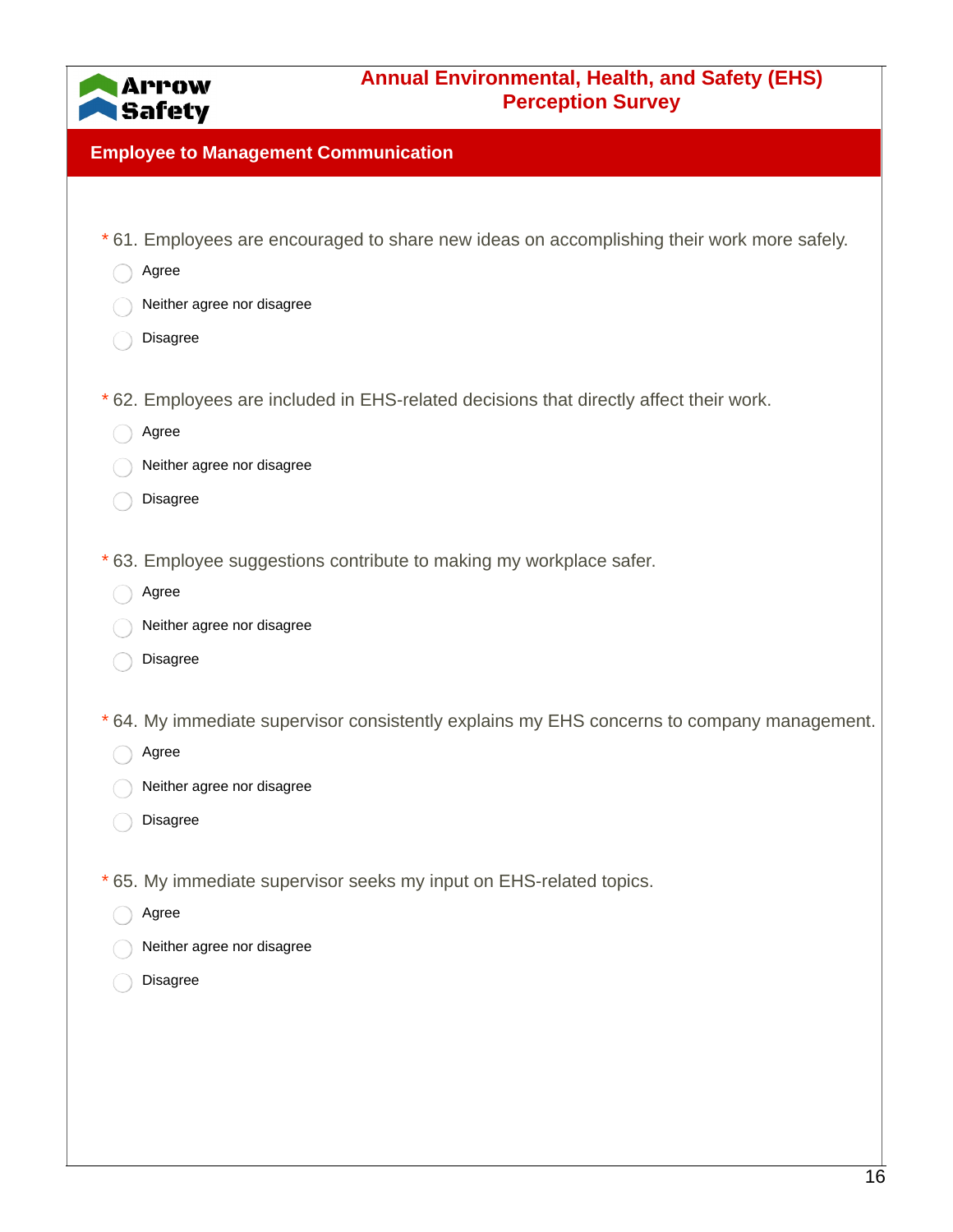

#### **Employee Attitude & Perception**

- \* 66. In my personal opinion, working safely is more important than meeting deadlines.
	- Agree
	- Neither agree nor disagree
	- Disagree
- \* 67. I will not perform a work activity unless I know it is safe.
	- Agree  $\bigcirc$
	- Neither agree nor disagree
	- Disagree
- \* 68. My coworkers understand the safety risks in our workplace.
	- Agree
	- Neither agree nor disagree
	- Disagree
- \* 69. I understand the safety risks associated with my job/role.
	- Agree
	- Neither agree nor disagree
	- Disagree
- \* 70. I follow similar safety precautions at home as I do at work.
	- Agree
	- Neither agree nor disagree
	- Disagree
- \* 71. My coworkers will take unnecessary risks to complete a task.
	- Agree
	- Neither agree nor disagree
	- Disagree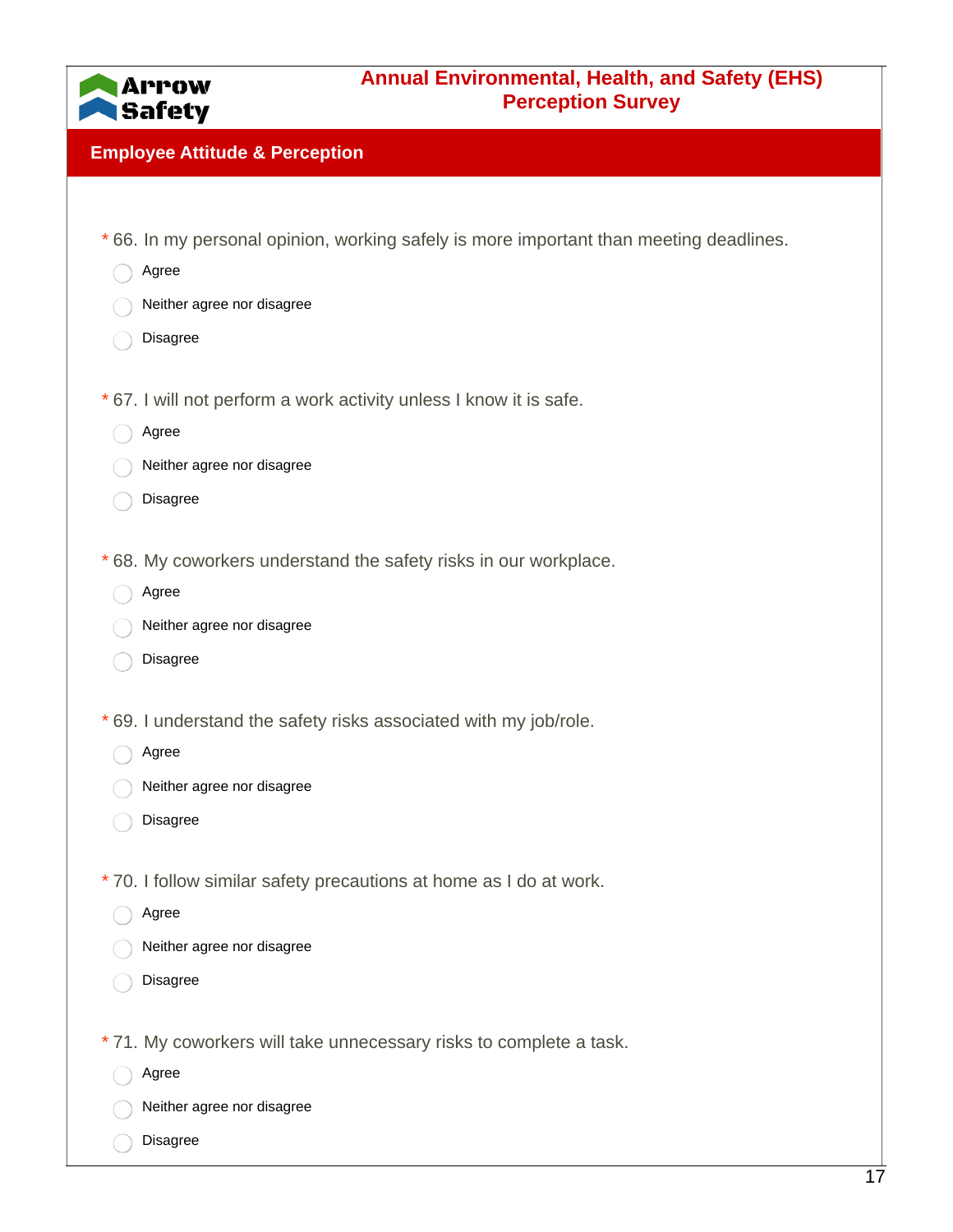Agree

- Neither agree nor disagree
- Disagree
- \* 73. If I see a coworker committing an unsafe act, I will always speak up and try to correct it.
	- agree
	- Neither agree nor disagree
	- Disagree
- 74. If you do not normally speak up when you see other coworkers committing unsafe acts, why \* not? (*Pick your top reason)*
- ◯ I feel it's not my responsibility
- I feel they should learn from their mistakes
- I'm afraid of confrontation
- I don't want to cause conflict  $\bigcirc$
- I'm not sure of how to correct the issue, so I choose to not say anything. ◯
- N/A
- Other (please specify)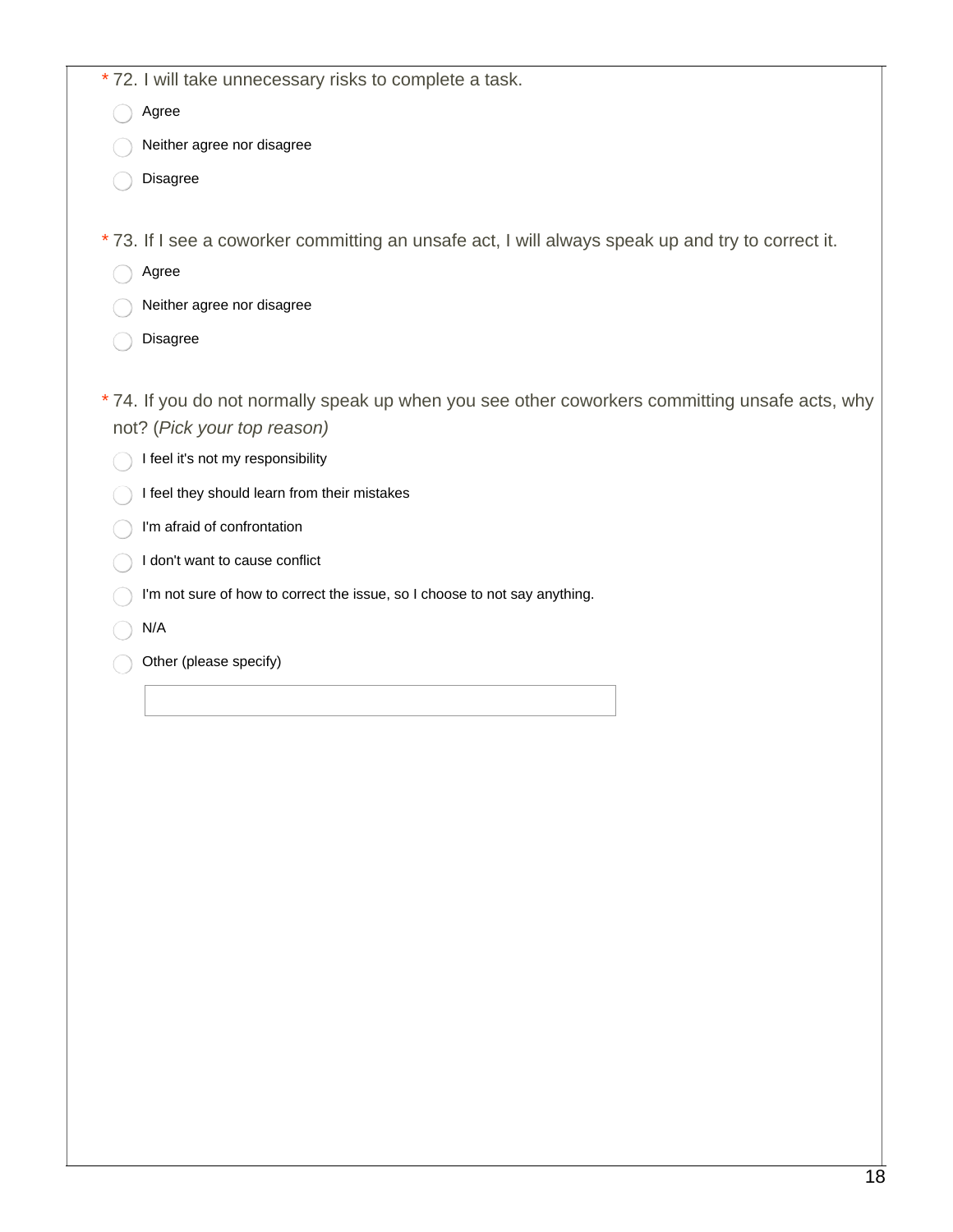

| * 75. What are the top three factors that influence your attitude towards workplace safety? (pick |  |
|---------------------------------------------------------------------------------------------------|--|
| your top three)                                                                                   |  |

Policies and procedures

Company training

My coworkers

Friends or family

My immediate supervisor

Company Managers/Supervisors/Foremen

Influence from my company's EHS Dept.

Previous injuries or illnesses

Other (please specify)

76. Which of the following do you feel is the most important factor in performing your job safely? \* *(pick only one)*

|  |  |  |  |  | Following company policies and procedures |
|--|--|--|--|--|-------------------------------------------|
|--|--|--|--|--|-------------------------------------------|

Paying attention to details

**Basic job-related skills** 

#### On-The-Job training

- Advise from coworkers
- Classroom training
- Advise from the company's EHS Dept.
- Other (please specify)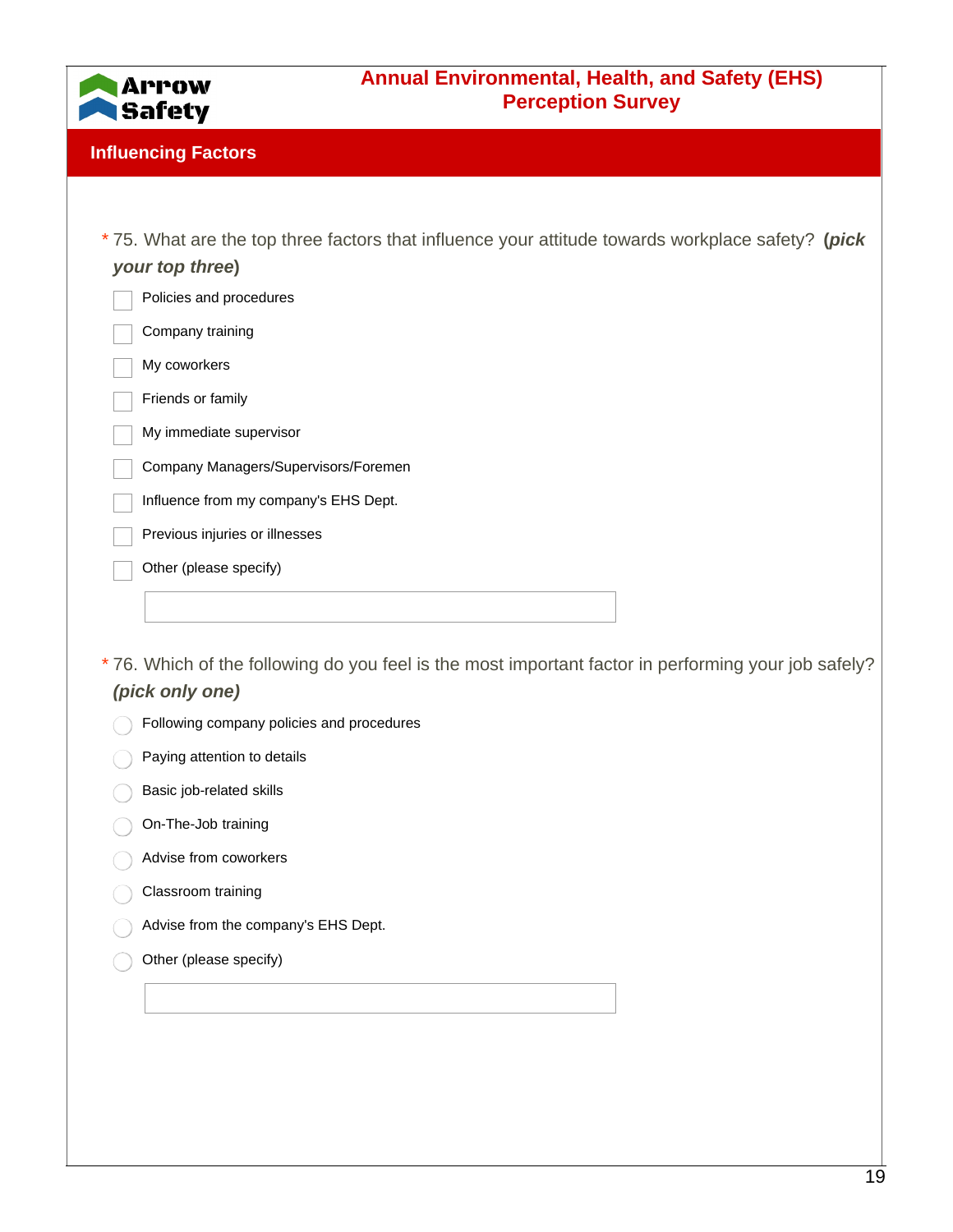| <b>APPOW</b>  |  |
|---------------|--|
| <b>Safety</b> |  |

#### **Workplace Priorities**

- \* 77. I feel that EHS is a top priority at my company.
	- Agree
	- Neither agree nor disagree
	- Disagree
- 78. I believe that workplace health and safety at my company is considered to be at least as \* important as production and quality.
	- Agree
	- Neither agree nor disagree
	- Disagree
- \* 79. Other than EHS, what factors drive the priorities at your workplace? *(pick all that apply)*
	- Productivity
	- Schedule
	- Quality
	- Respect for People
	- Cost
	- Ethics
		- Other (please specify)
- \* 80. Environmental, health, and safety is a top priority to me.
	- Agree
	- Neither agree nor disagree
	- Disagree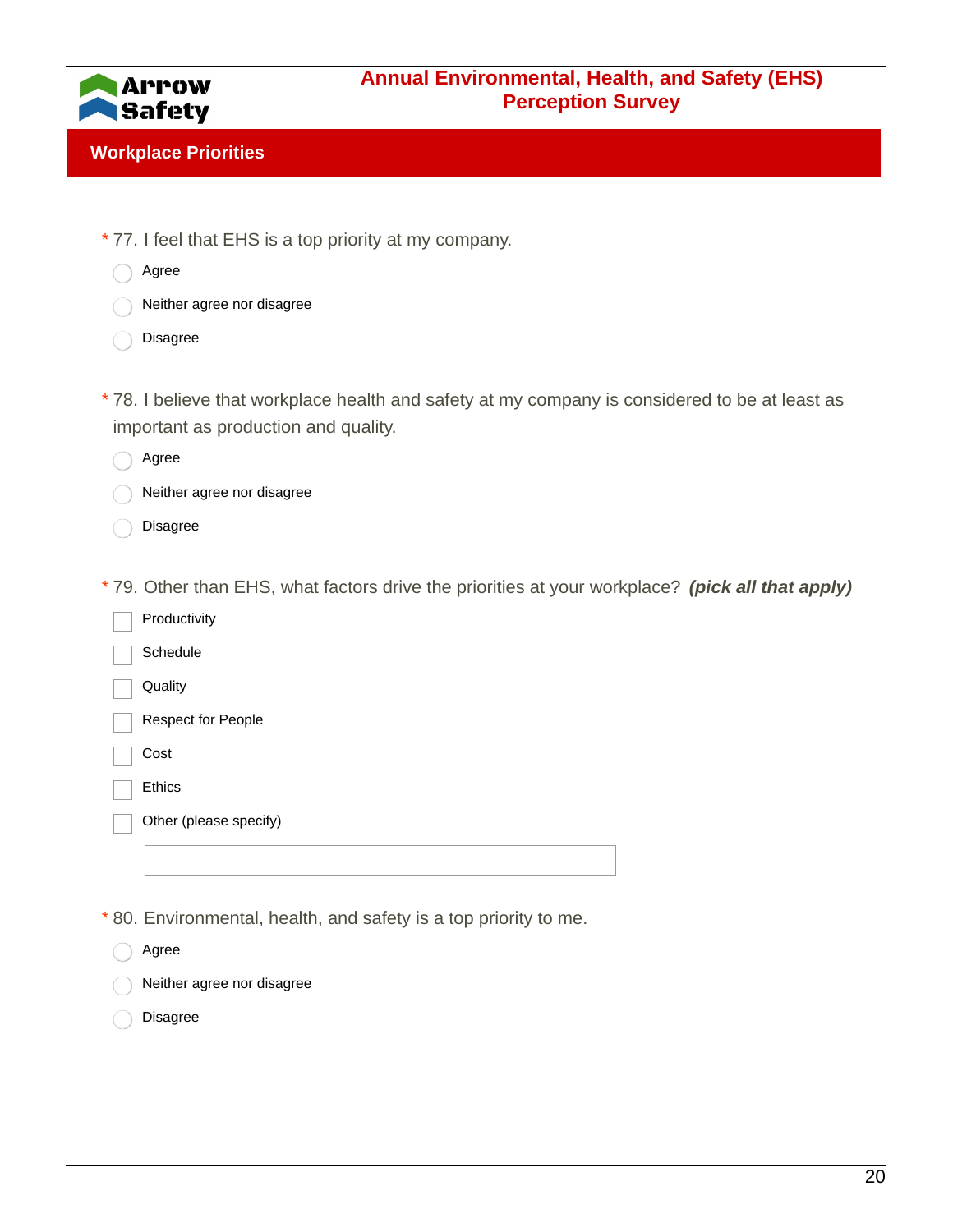

#### **Work Pressure/Fatigue Management**

- \* 81. I often feel I have more work than I can accomplish in a day
	- Agree
	- Neither agree nor disagree
	- Disagree
- \* 82. I usually get 7-9 hours of sleep each night (or day for employees who work night shift).
	- $\bigcap$ Agree
	- Neither agree nor disagree ∩
	- Disagree
- 83. I have worked over 14 hours in a day (during a single shift) on more than one occasion within \* the last year.
	- Yes  $\bigcirc$
	- No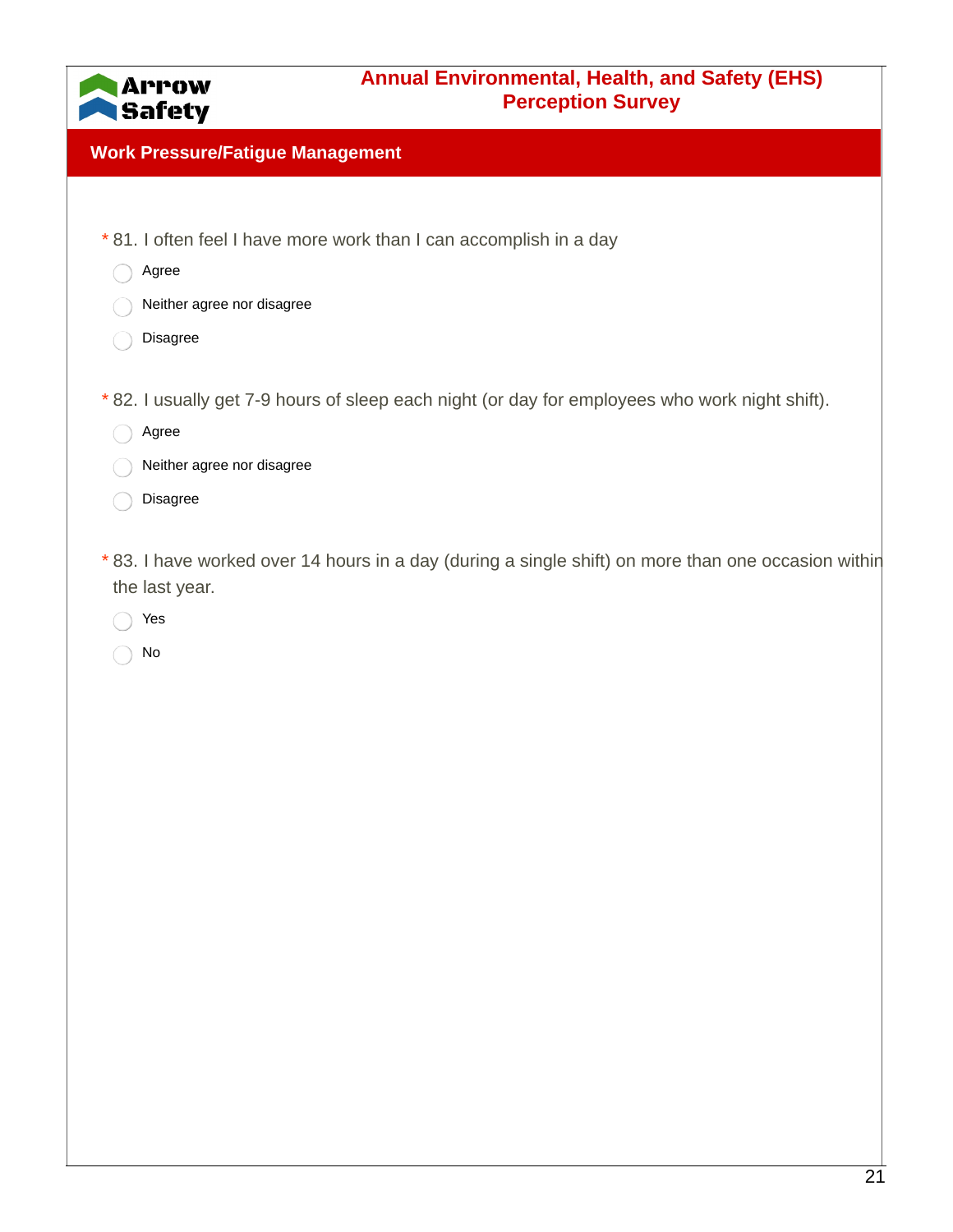

#### **Reporting Behavior & Barriers**

- 84. My coworkers would judge me negatively for reporting them for violating a company safety \* policy.
	- Agree
	- Neither agree nor disagree
	- Disagree
- \* 85. I know how to report injuries/illnesses, close calls, and EHS violations.
	- Agree
	- Neither agree nor disagree
	- Disagree
- 86. I am encouraged to report injuries/illnesses, close calls, unsafe behaviors, and EHS \* violations in my workplace without fear of retaliation.
	- Agree
	- Neither agree nor disagree
	- Disagree
- 87. Accidents, incidents, and close calls are investigated quickly in order to improve workplace \* health and safety at my company.
	- Agree
	- Neither agree nor disagree
	- Disagree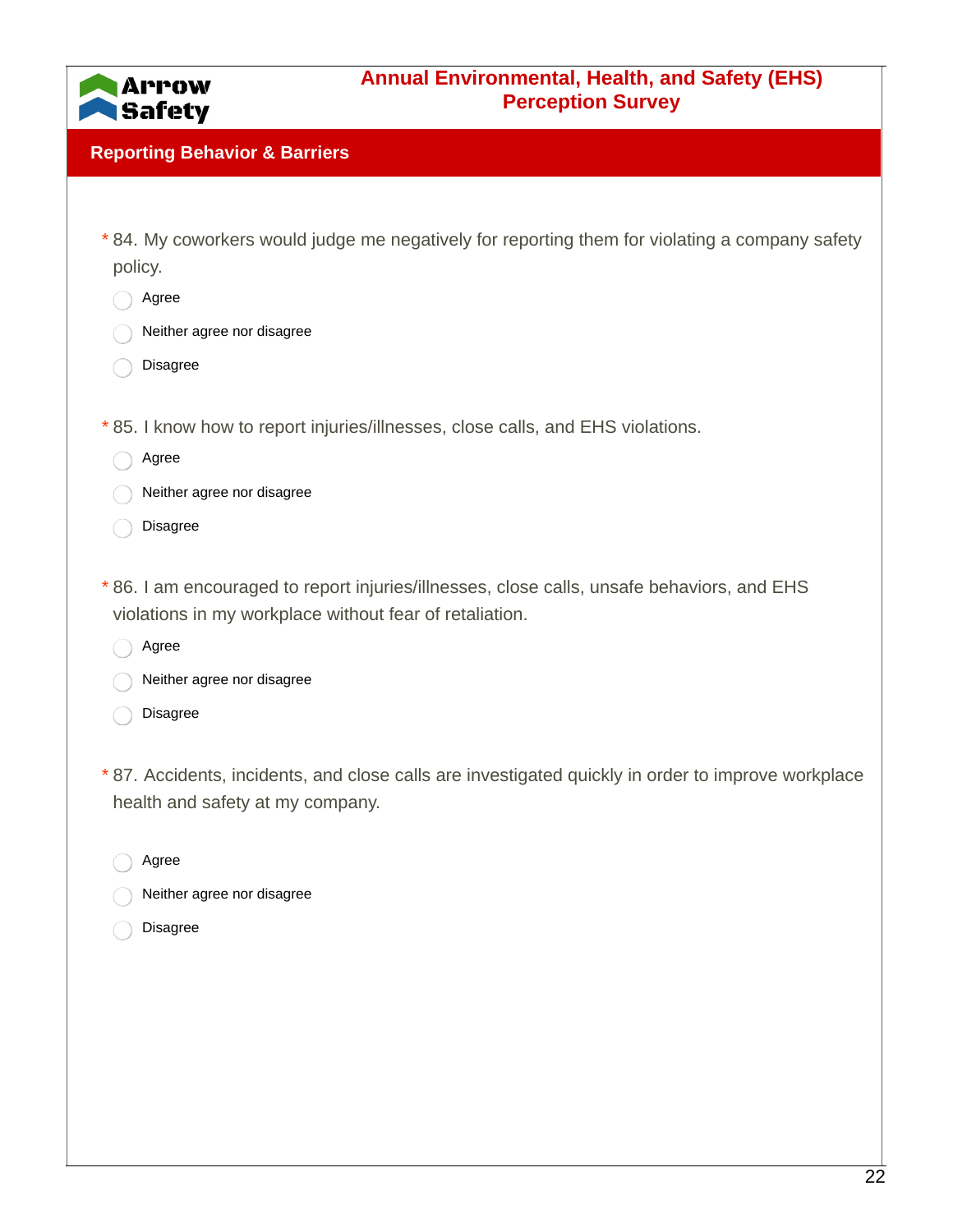

#### **Responsiveness & Accountability**

- \* 88. My immediate supervisor is held accountable for workplace safety.
	- Agree
	- Neither agree nor disagree
	- Disagree
- 89. In general, my company's Managers/Supervisors/Foremen are held accountable for an \* unsafe workplace.
	- Agree
	- Neither agree nor disagree
	- Disagree
- 90. My workplace contains EHS-related issues that I have brought up, but I have not been made \* aware of any plans to correct the issue(s).
- Agree  $\bigcap$
- Neither agree nor disagree
- Disagree